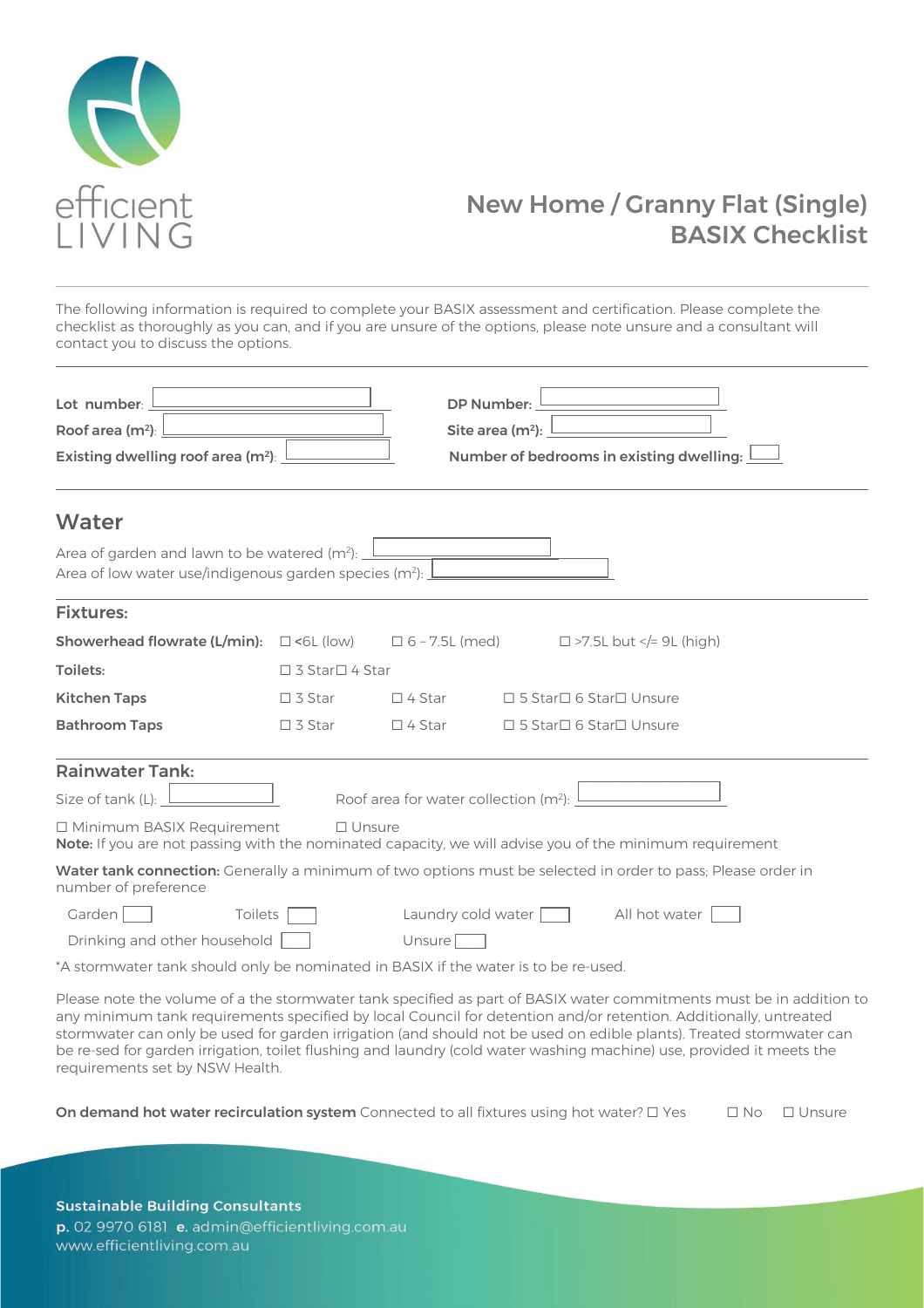

# New Home (Single) BASIX Checklist

| Pool and Spa                                                                                                                                                                                                       |                                                                                   |                                    |                                                                    |                                                                                                                                     |  |  |
|--------------------------------------------------------------------------------------------------------------------------------------------------------------------------------------------------------------------|-----------------------------------------------------------------------------------|------------------------------------|--------------------------------------------------------------------|-------------------------------------------------------------------------------------------------------------------------------------|--|--|
| Outdoor pool:                                                                                                                                                                                                      | Volume:                                                                           |                                    | $\Box$ Has a cover                                                 | $\Box$ Is shaded                                                                                                                    |  |  |
| Pool heating system:                                                                                                                                                                                               | $\square$ None                                                                    | $\square$ Solar only               | □ Solar gas boosted                                                | □ Solar electric boosted                                                                                                            |  |  |
|                                                                                                                                                                                                                    | $\Box$ Gas                                                                        |                                    | □ Electric Heat Pump                                               |                                                                                                                                     |  |  |
| Will the pump be controlled by a timer?                                                                                                                                                                            |                                                                                   | $\square$ Yes                      | $\square$ No                                                       |                                                                                                                                     |  |  |
| Will the pool be topped up by water tanks?*                                                                                                                                                                        |                                                                                   | $\square$ Yes                      | $\square$ No                                                       |                                                                                                                                     |  |  |
|                                                                                                                                                                                                                    | We will inform you of this requirement should it be needed.                       |                                    |                                                                    | * Some pools will require an additional rainwater connection to top up the pool water with a tap located within 10mtrs of the pool. |  |  |
| <b>Outdoor Spa:</b>                                                                                                                                                                                                | Volume                                                                            |                                    | $\Box$ Has a cover                                                 | $\Box$ is shaded                                                                                                                    |  |  |
| Spa heating system:                                                                                                                                                                                                | $\Box$ None                                                                       | $\Box$ Solar only                  | □ Solar gas boosted                                                | $\Box$ Solar electric boosted                                                                                                       |  |  |
|                                                                                                                                                                                                                    | $\Box$ Gas                                                                        | □ Electric Heat Pump               |                                                                    |                                                                                                                                     |  |  |
| Will the pump be controlled by a timer?<br>Will the spa be topped up by water tanks?*                                                                                                                              |                                                                                   | $\Box$ Yes                         | $\square$ No                                                       |                                                                                                                                     |  |  |
|                                                                                                                                                                                                                    |                                                                                   | $\Box$ Yes                         | $\square$ No                                                       |                                                                                                                                     |  |  |
| <b>Energy</b><br><b>Hot Water System:</b><br>□ Gas Storage<br>Solar hot water systems:<br>$\Box$ Gas boosted, flat plate<br>$\Box$ Electric Instantaneous<br><b>Nominated Energy Rating</b><br>project is passing. | $\Box$ Gas Instantaneous<br>□ Electric Storage<br>stars/STC:                      | $\Box$ Gas boosted, evacuated tube | $\Box$ Electric heat pump - air sourced<br>$\Box$ Electric boosted | If you do not nominate an efficiency rating we will nominate your minimum requirement depending on how well your                    |  |  |
| <b>Heating and Cooling Types</b>                                                                                                                                                                                   |                                                                                   |                                    |                                                                    |                                                                                                                                     |  |  |
| <b>Cooling System:</b>                                                                                                                                                                                             | Living<br>$\Box$ Ceiling Fans<br>$\Box$ Air Con<br>$\Box$ Air Con w/ Ceiling Fans | $\Box$ Air Con                     | <b>Bedrooms</b><br>$\Box$ Ceiling Fans<br>Air Con w/ Ceiling Fans  |                                                                                                                                     |  |  |

Heating System: Living Communication Bedrooms

- 
- ☐ Evaporative Cooling ☐ Evaporative Cooling
- **□** Ground sourced heat pump □ Ground sourced heat pump<br>□ None □
- ☐ None ☐ None
- Star Rating: Star or EER: □ □ Minimum BASIX Requirement

☐ Air Con ☐ Air Con

### **Sustainable Building Consultants**

p. 02 9970 6181 e. admin@efficientliving.com.au www.efficientliving.com.au